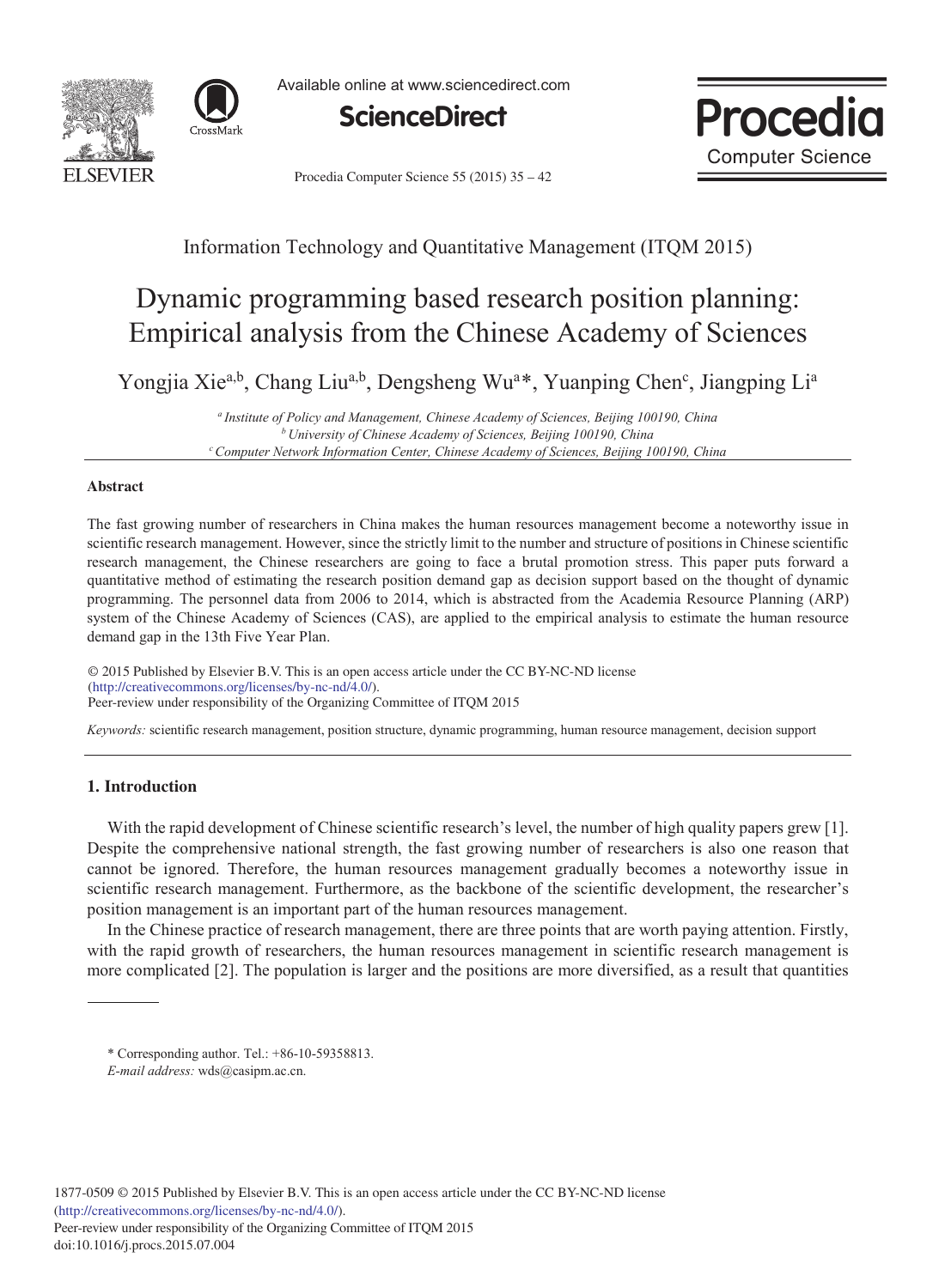of human resource data are needed to process. Secondly, there is a significant decline in the growth rate of researchers, indicating that the total number of researchers is growing very slowly and may be saturated in the next few years. Thirdly, since the strictly limit to the position management in Chinese scientific research management [3], the Chinese researchers are going to face a brutal promotion stress. In addition to the fast growing tendency in the past several years, this problem is more serious.

For the first question, faced with the large quantities of the human resource data, a decision support system based on the database construction is in need [4]. As for the last two issues, the decision makers need to establish a quantitative model to predict changes in staff positions. This decision support system can help to analyze the promotion rules, adjust position structures and give suggestions on talent introduction [5]. Previous works on related issues please see [6-8].

Aimed at these problems in practice, this paper puts forward a method of estimating the research position demand gap as decision support based on the thought of dynamic programming. In this approach, the dynamic programming method is applied to construct the model to estimate the dynamic change of different titles in research position. In the empirical analysis, the historical personnel data abstracted in the Academia Resource Planning (ARP) system of Chinese Academy of Sciences (CAS) are applied to the proposed model to estimate the demand gap of each title in research position.

#### **2. The proposed method**

In this section, the proposed model for estimating the research position demand gap as decision support is illustrated and the steps are given in detail.

The main thought of the proposed method comes from the dynamic programming. Dynamic programming, firstly proposed by Bellman, usually refers to simplifying a decision by breaking it down into a sequence of decision steps over time [9]. It helps the decision makers to know how to realize the desired proportion of every position they have firstly set. The demand gaps of each position, either positive or negative, are given by this model as intermediate results. Therefore, the decision makers can adjust the staff recruitment and dismissal every year in order to reach the target population and proportion. The variables and parameters that are noted in the proposed model are listed in Table 1.

| Variables or Parameters | Description                                                                        |
|-------------------------|------------------------------------------------------------------------------------|
| $X_{it}$                | The number of people of i title at t time point                                    |
| $\delta_i$              | The natural retiring rate of i title.                                              |
| $\gamma_i$              | The separation rate of i title                                                     |
| у                       | The time one has served at i title                                                 |
| $P_{ij}(y)$             | The probability distribution of the <i>i</i> title promoting to <i>i</i> title     |
| $Z_{it}(y)$             | The number of people who has already served at i title for y years at t time point |
|                         |                                                                                    |

Table 1. The parameters noted in the proposed model

Dynamic personnel changes are caused by three factors, internal promotion, external outflow and external introduction [10]. Firstly, we set the external introduction aside. The external outflow contains the natural retiring rate and separation rate. Therefore, the  $X_{it}$  can be deduced by  $X_{i(t-1)}$  with natural retiring rate  $\delta_i$ , separation rate  $\gamma_i$  and the internal promotion. For example, if there are four titles in a research position (i = 1,2,3,4) and i = 1 represents the highest title yet  $i = 4$  represents the lowest title. The iteration formulas can be written as followed in Eq. (1)-(4).Then we take the external introduction into consideration. The human resource demand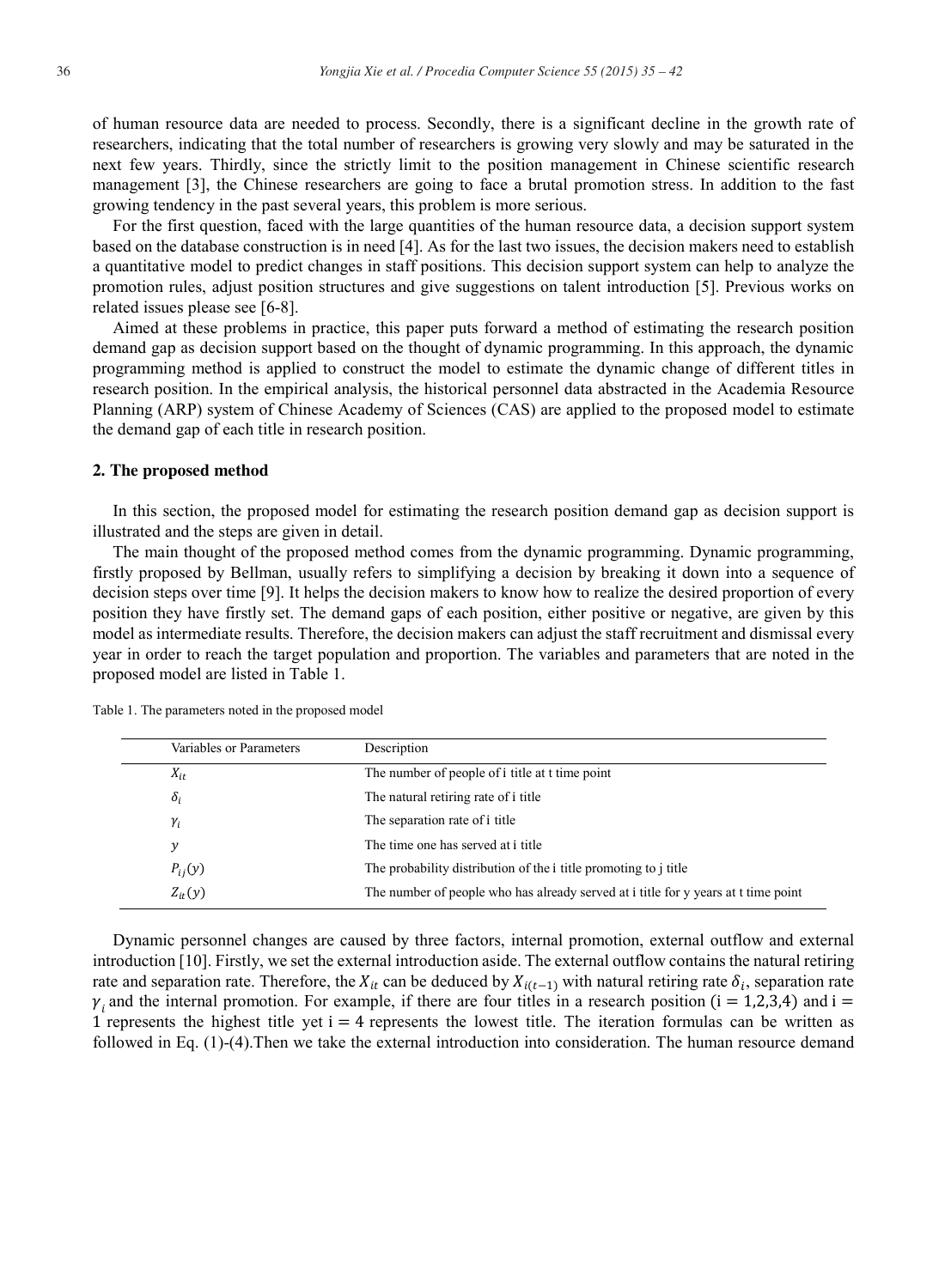gap of every title can be defined as the difference between the expected numbers that the decision maker has preset and the estimated numbers that are calculated with the dynamic programming.

$$
X_{1t} = X_{1(t-1)} - \delta_1 X_{1(t-1)} - \gamma_1 X_{1(t-1)} + \sum Z_{2(t-1)}(y) P_{21}(y)
$$
\n(1)

$$
X_{2t} = X_{2(t-1)} - \delta_2 X_{2(t-1)} - \gamma_2 X_{2(t-1)} - \sum Z_{2(t-1)}(y)P_{21}(y) + \sum Z_{3(t-1)}(y)P_{32}(y)
$$
\n(2)

$$
X_{3t} = X_{3(t-1)} - \delta_3 X_{3(t-1)} - \gamma_3 X_{3(t-1)} - \sum Z_{3(t-1)}(y)P_{32}(y) + \sum Z_{4(t-1)}(y)P_{43}(y)
$$
\n(3)

$$
X_{4t} = X_{4(t-1)} - \delta_4 X_{1(t-1)} - \gamma_4 X_{4(t-1)} - \sum Z_{4(t-1)}(y) P_{43}(y) \tag{4}
$$

The formulas above include an assumption that the lower title can only be promoted one grade and no Advanced Placement is admitted.

To carry out this model, it can be concluded into 7 steps. Step 1 is the input of the decision making goal. Step 2-6 are the computational process in detail. Step 7 is the iteration process.

**Step 1**: Set the goal time point, the headcount target (T) and the expected position structure  $(\alpha_i)$ . It is the goal of the decision makers that they wish to achieve.

**Step 2:** Add up the number of retirees  $(R_{it})$  by the end of next year. The average of annual retired rate  $(\delta_i)$  for every title is firstly calculated so that the number of retirees in the next year can be estimated by Eq. (5)

$$
R_{it} = \delta_i X_{i(t-1)} \tag{5}
$$

**Step 3:** Estimate the number of the departing personnel  $(D_{it})$  by the end of next year. The average of annual turnover rate  $(y_i)$  for every title is firstly calculated so that the left people in the next year can be estimated by Eq. (6)

$$
D_{it} = \gamma_i X_{i(t-1)} \tag{6}
$$

**Step 4:** Estimate the most probable persons who can get promotion  $(M_{ijt})$  in the next year. It is calculated by the people to be promoted multiplying their promotion probability, as shown in Eq. (7)

$$
M_{ijt} = \sum Z_{i(t-1)}(y)P_{ij}(y) \tag{7}
$$

**Step 5:** Calculate the most probable number of every title  $X_{it}$  by Eq. (1)-(4).

**Step 6:** Calculate the human resource gap of every title  $(G_{it})$  by Eq. (8). If the gap is positive, its actual meaning is hiring new persons externally. Conversely, if the gap is negative, its actual meaning is that some people have to leave their position.

$$
G_{it} = \alpha_i T - X_{it} \tag{8}
$$

**Step 7:** Repeat Step 2-6, calculate the results of every year till the target time point.

#### **3. Empirical study**

In this section, the proposed approach is used to estimate the human resource demand gap in the 13th Five Year Plan. The empirical results can help the decision makers to reach the target population and proportion in the next six years.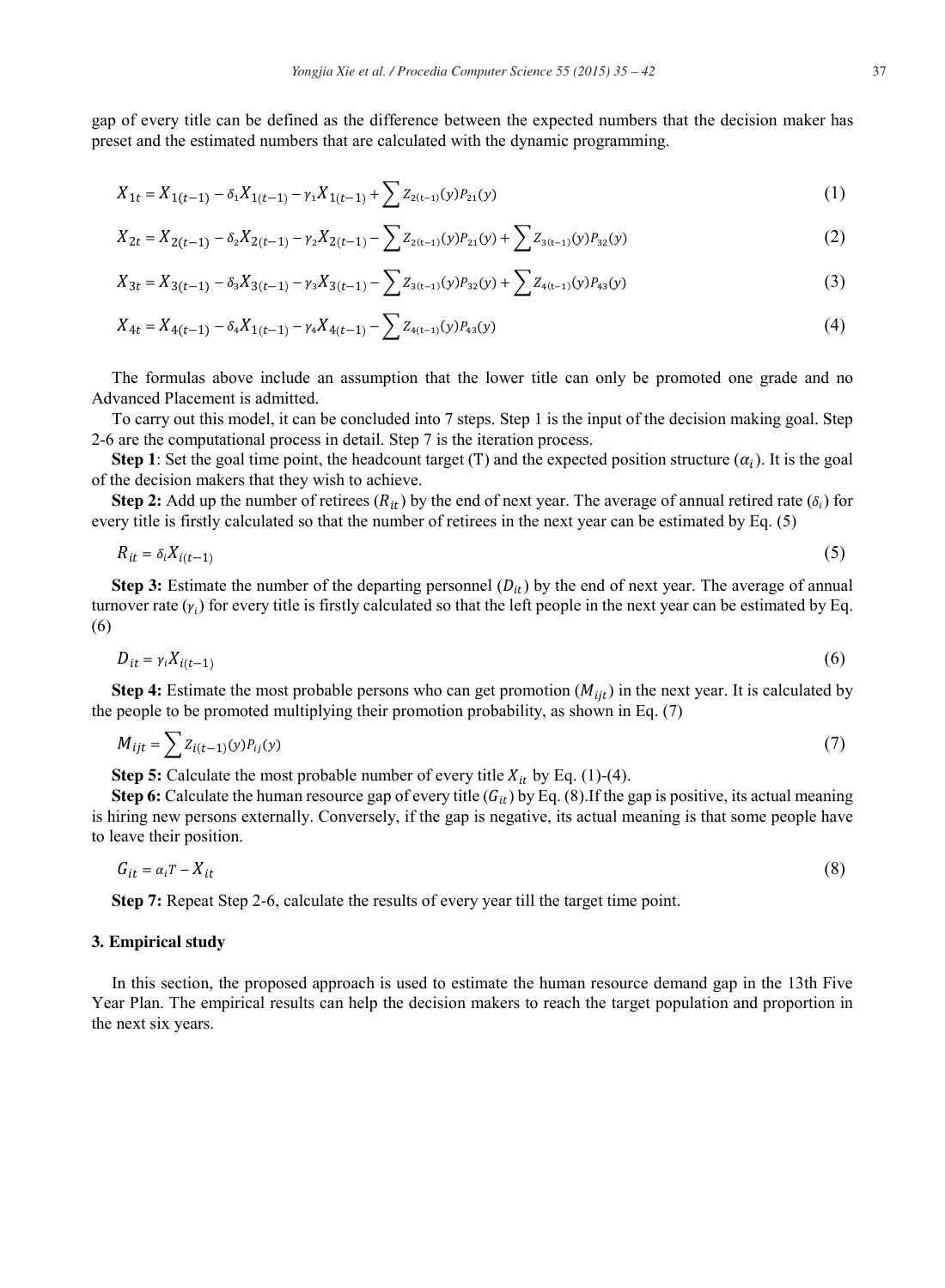#### *3.1. Data description*

The experimental data we adopted is the personnel data, from 2006 to 2014, abstracted from the Academia Resource Planning (ARP) system of the Chinese Academy of Sciences (CAS).Based on the job nature, the ARP system divides the position into three categories: managerial position, supportive position and research position. In this case study, our experiments mainly focus on the research positions.

Since 2006, the total number of the research positions in CAS has experienced a rapid growth. There are only 19560 research positions in 2006, while it increases to 39293 by then end of 2014 with the annual growth rate of 9.10%.

There are four titles in the research position which are lecturer, senior lecturer, associate professor and professor, respectively. Among the four titles in the research position, the senior lecturer takes the largest proportion and increases the fastest. During 2006-2014, the average annual growth rate of senior lecturer maintained at 12.10%. The associate professor has also increased fast with annual grow rate of 10.05%. The growth rate of these two titles are higher than the growth rate of total research position (9.10%), indicating that the research team of CAS has sufficient growing potential and is in a rapid growth phase. As for the structure of the research team, by 2014, the lecturer, senior lecturer, associate professor and professor positions account for the proportion of 19.82%, 36.02%, 26.44%, 17.28%, respectively.

| Titles              | 2006  | 2007  | 2008  | 2009  | 2010  | 2011  | 2012  | 2013  | 2014  |
|---------------------|-------|-------|-------|-------|-------|-------|-------|-------|-------|
| Lecturer            | 4972  | 5612  | 6000  | 7108  | 7473  | 7216  | 7669  | 7950  | 7823  |
| Senior lecturer     | 5768  | 6686  | 7888  | 9153  | 10708 | 12383 | 13343 | 14204 | 14215 |
| Associate professor | 4869  | 5218  | 5711  | 6384  | 7182  | 8150  | 9274  | 10182 | 10434 |
| Professor           | 3951  | 4144  | 4451  | 4883  | 5390  | 5878  | 6338  | 6679  | 6821  |
| Total               | 19560 | 21660 | 24050 | 27528 | 30753 | 33627 | 36624 | 39015 | 39293 |

Table 2. The number of the research positions in CAS (2006-2014)

#### *3.2. Promotion rules of professional titles*

In order to estimate the number of people to be promoted every year, it is essential to find out the promoting rules of every title. Based on the historical data, we add up the promoting time that every person has used. Results show that the promoting rules of different titles are quite different.

Table 3 shows the statistics of the promoting time of each title in research position, from which we begin to see the difference among these titles. The average times of lecturer, senior lecturer and associate professor promoting to senior lecturer, associate professor and professor are 11.19, 6.13 and 4.39 years, respectively. The higher title to be promoted, the longer time is needed. The standard deviations of promoting time are 7.19, 5.50, and 2.62 years, respectively. Most senior researchers used 6 years to get their promotions, most associate researchers used 3 years to get their promotion and most intermediate researchers used 3 years to get their promotion, too. 50% senior researchers used no more than 9 years to get their promotion, while 50% associate researchers and intermediate researchers used 4 years. The kurtosis of promoting time of lecturer is the biggest yet its standard deviation is the smallest, which means when promoted to senior lecturer, the promoting time is more concentrated. Other quantiles of three promoting times are listed in detail in Table 3.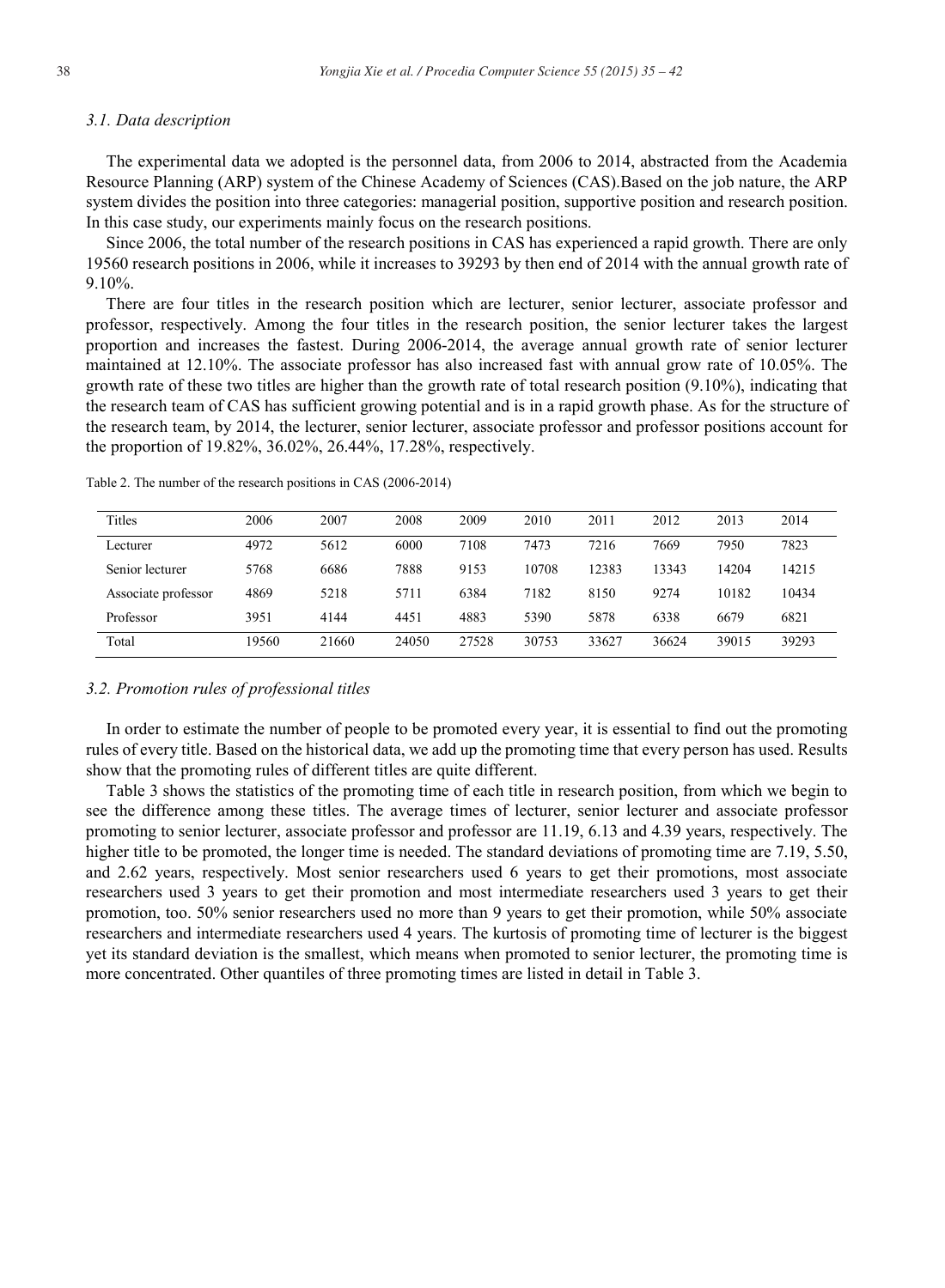Table 3. The statistics of the promoting time (years)

| Titles                           | Mean  | S.D. | <b>Skewness</b> | Kurtosis | Mode | Median |
|----------------------------------|-------|------|-----------------|----------|------|--------|
| Promoting to senior lecturer     | 4.39  | 2.62 | 3.60            | 24.94    |      |        |
| Promoting to associate professor | 6.13  | 5.50 | 2.04            | 4.12     |      |        |
| Promoting to professor           | 11 19 | 719  | 0.54            | $-0.78$  |      |        |

Through the density distribution graph of promoting time in Figure 1, it is more intuitive to find out the promoting rules of each title. The horizontal axis represents the time when one has served at a lower title. The ordinate axis represents the proportion of getting promotion with a certain years in all promoted persons.



Fig. 1 The probability density distribution of promoting time

When promoting to senior researchers, the promoting peak time appears at 5 to 6 years. 7.71% senior researchers have severed as associate researchers for 6 years, and then got the promotion. After the peak period, for every additional year, the number of promoted persons has declined rapidly. While, there is a noteworthy phenomenon that during 13-21 year, the down trending stops and the number of promoted persons keeps relatively stable and fluctuated slightly. From a macro perspective, this period can be regarded as a stead period of promoting to senior researcher.

When promoting to associate researchers, there is a significant promotion peak period between 3 and 4 years. 27.00% intermediate researchers have severed as intermediate researchers for 3 years and then got the promotion. Nearly 60% associated researcher used no more than 4 years to get the promotion. After the peak period, for every additional year, the number of promoted persons has declined more rapidly. However, compared to the density curve of promoting to intermediate, there is a fat tail, especially between 7 and 13 years, the reducing speed slowed down, which means there are still a small group of intermediate researchers to be promoted during this period.

The promoting rule of intermediate researchers combines the characteristics of the associate and senior rules. Between 3 and 6 years, there is a clear peak promotion, 56.28% of lecturer have severed as intermediate researchers for 3 to 6 years and then got the promotion. Compared to intermediate researcher, this peak period is relatively longer, which indicates that there are some individual differences in lecturer. In the late promotion peak interval (5 to 6 years), the number of promoted persons stops the decline trend and keeps relatively stable and fluctuated slightly in a short time. 89.56% lecturer used no more than 6 years to get the promotion. After this period, the number of promoting people reduces sharply.

The promoting probability of each title in research positions  $(P_{ij}(y))$  is listed in Table 4.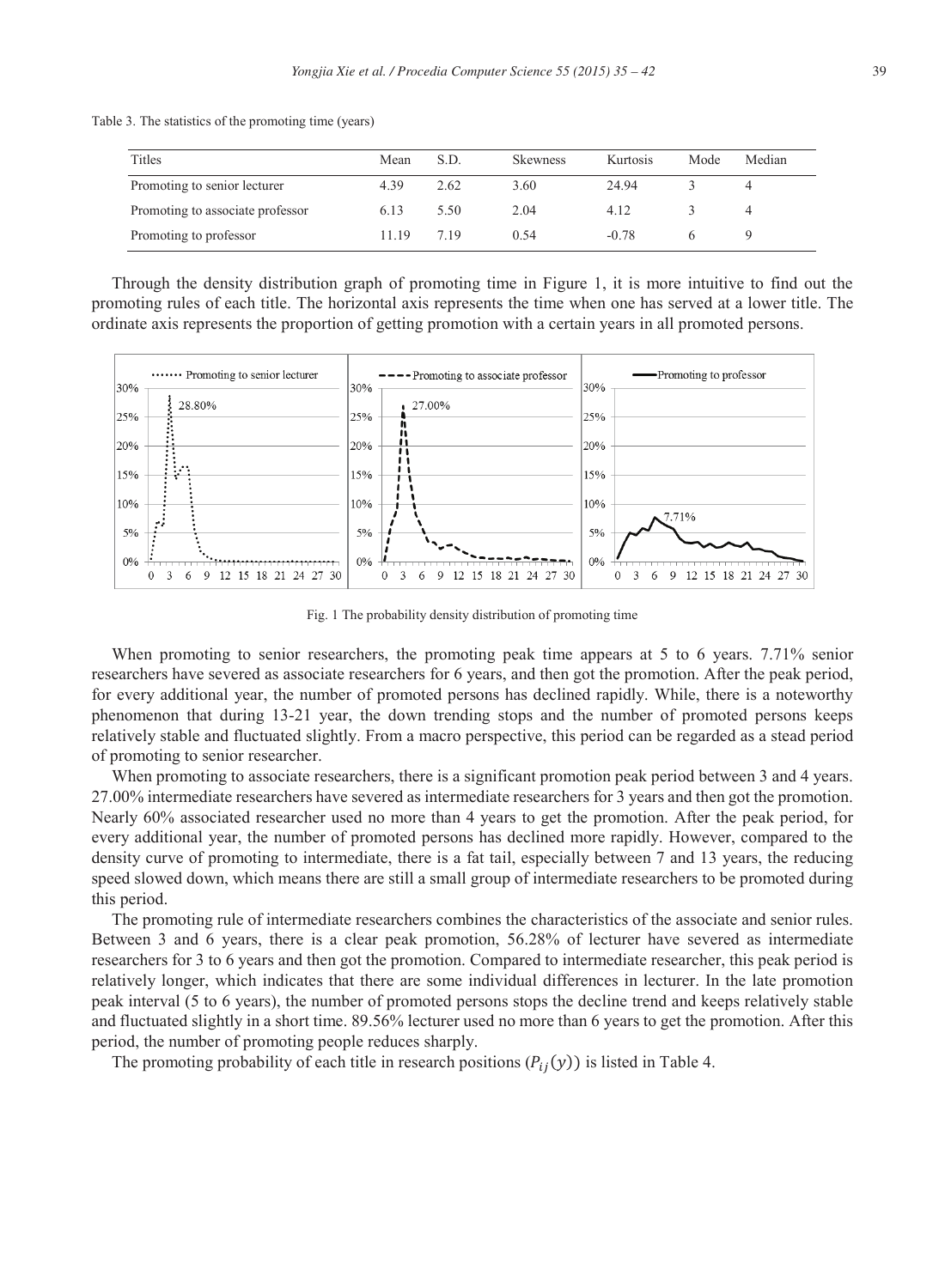| Duration | Promoting to senior lecturer | Promoting to associate professor | Promoting to professor |
|----------|------------------------------|----------------------------------|------------------------|
| $0$ year | 0.23%                        | 0.68%                            | 0.52%                  |
| 1 year   | 7.11%                        | 6.26%                            | 3.14%                  |
| 2 years  | 6.12%                        | 9.06%                            | 5.06%                  |
| 3 years  | 28.80%                       | 27.00%                           | 4.69%                  |
| 4 years  | 14.25%                       | 14.96%                           | 5.86%                  |
| 5 years  | 16.38%                       | 8.31%                            | 5.43%                  |
| 6 years  | 16.38%                       | 6.01%                            | 7.71%                  |
| 7 years  | 5.65%                        | 3.60%                            | 6.78%                  |
| 8 years  | 1.82%                        | 3.37%                            | 6.23%                  |
| 9 years  | $0.90\%$                     | 2.27%                            | 5.73%                  |
| 10 years | 2.06%                        | 18.95%                           | 48.71%                 |

Table 4. The promoting probability of each title

#### *3.3. Results*

Although the total number of the research positions in CAS has experienced a rapid growth since 2006, the growth rate reduced sharply year by year. In 2014, the growth rate of total research positions deceased to 0.67%, while the fastest growing year is in 2009 with annual growth rate of 14.33%. Therefore, we set the growth rate of total research position as 0.5%. The other index that needs to be set beforehand is the position structure of lecturer, senior lecturer, associate professor and professor. This is an index that the leader can set according to the actual situation. Given the related policies in CAS, we set the position structure of lecturer, senior lecturer, associate professor and professor as 20.00%, 37.00%, 26.00%, and 17.00%. Therefore, by the end of 2020, the overall research positions in CAS are 40487 and the number of every title is displayed in Table 5.

|  |  |  |  | Table 5. Some indices of research positions used in experiment |
|--|--|--|--|----------------------------------------------------------------|
|  |  |  |  |                                                                |

| Titles              | <b>Position Structure</b> | Retiring rate | Separation rate |
|---------------------|---------------------------|---------------|-----------------|
| Lecturer            | 20.00%                    | $0.07\%$      | 16.84%          |
| Senior lecturer     | 37.00%                    | 2.28%         | 5.98%           |
| Associate professor | 26.00%                    | 5.61%         | 4.16%           |
| Professor           | 17.00%                    | 4.84%         | 2.74%           |

Based on the historical data in ARP, The retiring rate is calculated by averaging the annual retiring rate from 2006 to 2014. Therefore, the retiring rates of lecturer, senior lecturer, associate professor and professor are 0.01%, 0.21%, 0.85%, 0.96%, respectively. Similarly, the separation rate is calculated by averaging the annual separation rate from 2006 to 2014. The separation rates of lecturer, senior lecturer, associate professor and professor are 16.84%, 5.98%, 4.16%, 2.74%, respectively. Based on the proposed method in Section 2, the most probable number to be promoted of every year are calculated, which are list in Table 6.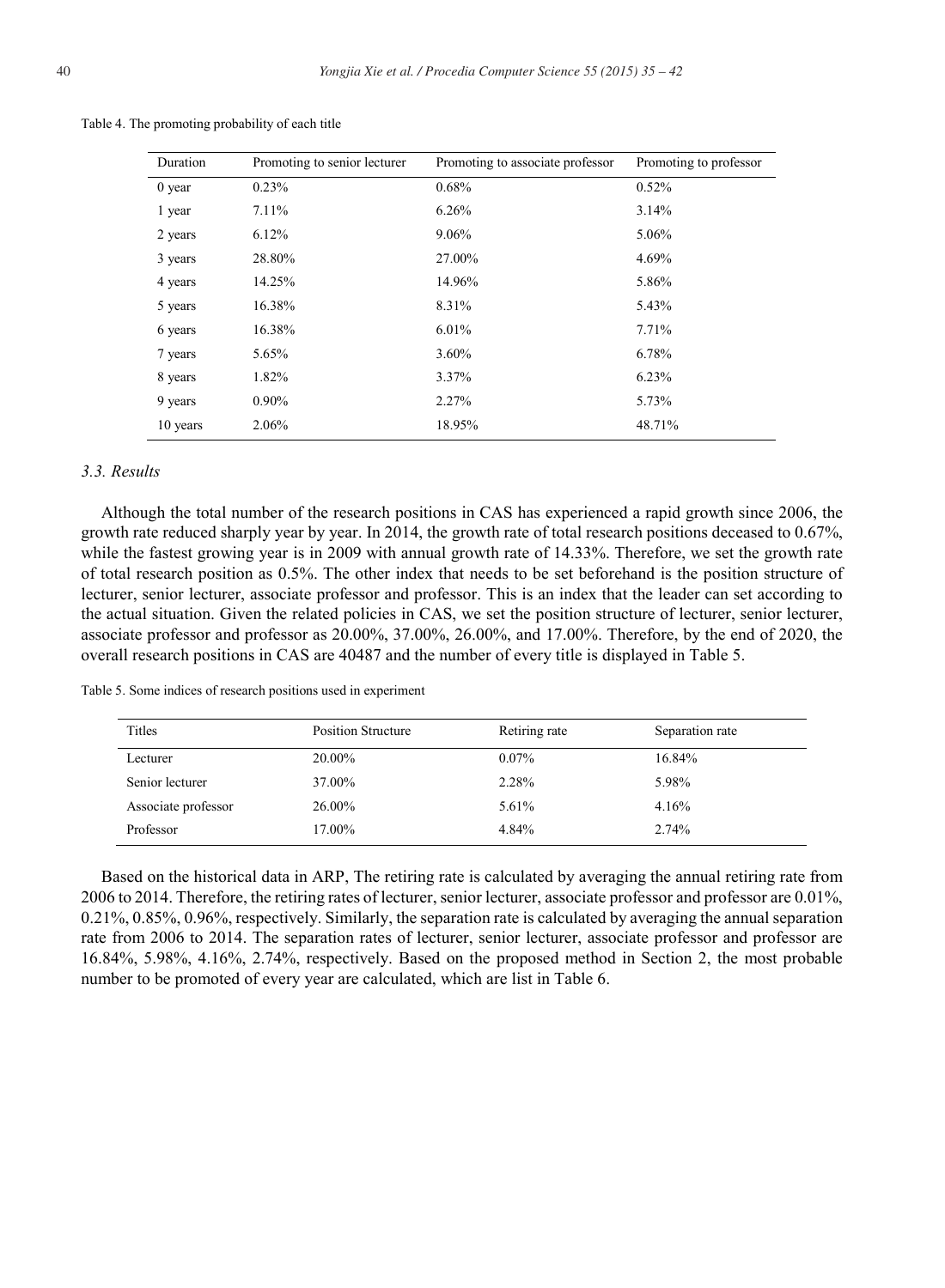| Table 6. The most probable number to be promoted |  |  |
|--------------------------------------------------|--|--|
|--------------------------------------------------|--|--|

| Titles                           | 2014 | 2015 | 2016 | 2017 | 2018 | 2019 | 2020 |
|----------------------------------|------|------|------|------|------|------|------|
| Promoting to senior lecturer     | 763  | 633  | 661  | 758  | 740  | 756  | 789  |
| Promoting to associate professor | 1669 | 1877 | 1693 | 1680 | 1667 | 1750 | 1759 |
| Promoting to professor           | 565  | 520  | 502  | 579  | 551  | 552  | 570  |

By the end of 2020, when the  $13<sup>th</sup>$  fifth five year plan ends, the final human resource demand gap is estimated as in Table 7. By analyzing the results of the final iteration, some conclusions can be drawn. Firstly, there is a big demand gap of the research position on the whole in the next five years. Thousands people are needed every year to meet the growth of research positions. Secondly, there is a great demand for lecturer and senior lecturer. In 2020, there are 2152 lecturer positions and 2293 senior lecturer positions that need to be fill the vacancy. The main reason is the high separation rate of these two titles. Thirdly, due to the regulation on position structure, the number of associate and senior titles is strictly restricted. Therefore, the estimating human resource demand gaps of these two titles are negative, indicating that some people will have to leave CAS or transfer to the managerial or supportive position.

It is noteworthy that the results in 2015 are quite different from the other years. The main reason lies in that when the first iteration is carried out, the actual data of retiree and separation in 2014 is applied. However, the actual data in 2014 is very big and different from the other historical years. Therefore, the demand gap is relatively big.

| Research position   | 2015   | 2016   | 2017   | 2018   | 2019   | 2020   |
|---------------------|--------|--------|--------|--------|--------|--------|
| Lecturer            | 5409   | 1991   | 2031   | 2135   | 2125   | 2147   |
| Senior lecturer     | 4318   | 2196   | 2010   | 1904   | 1914   | 1986   |
| Associate professor | $-120$ | $-783$ | $-625$ | $-531$ | $-545$ | $-623$ |
| Professor           | $-421$ | $-238$ | $-218$ | $-295$ | $-265$ | $-264$ |
| Total               | 9185   | 3167   | 3198   | 3214   | 3230   | 3246   |

Table 7. The human resource demand gap in the 13th five year plan

### **4. Conclusions and suggestions**

Although the researcher population experienced a rapid growth in the last few years, there is a significant decline in the growth rate of researchers currently. It indicates that the total number of researchers is growing very slowly and may be saturated in the next few years. However, since the strictly limit to the position management in Chinese scientific research management, the Chinese researchers are going to face a brutal promotion stress. In addition to the fast growing tendency in the past several years, this problem is more serious. Every year, nearly five to six hundreds of associate researchers and two hundred senior researchers have to leave their positions as a result of failure to get promotion. Therefore, the current position management policies no longer meet the rapid development of researchers.

This research is just a preliminary attempt and still has limitations need further perfection. For example, some indices in the model, such as the retiring or separation rate, can be estimated more precisely, instead of simply taking the average. Besides, when estimate the people to be promoted, one's research output (papers, patents, reward and so on) can be taken into consideration.